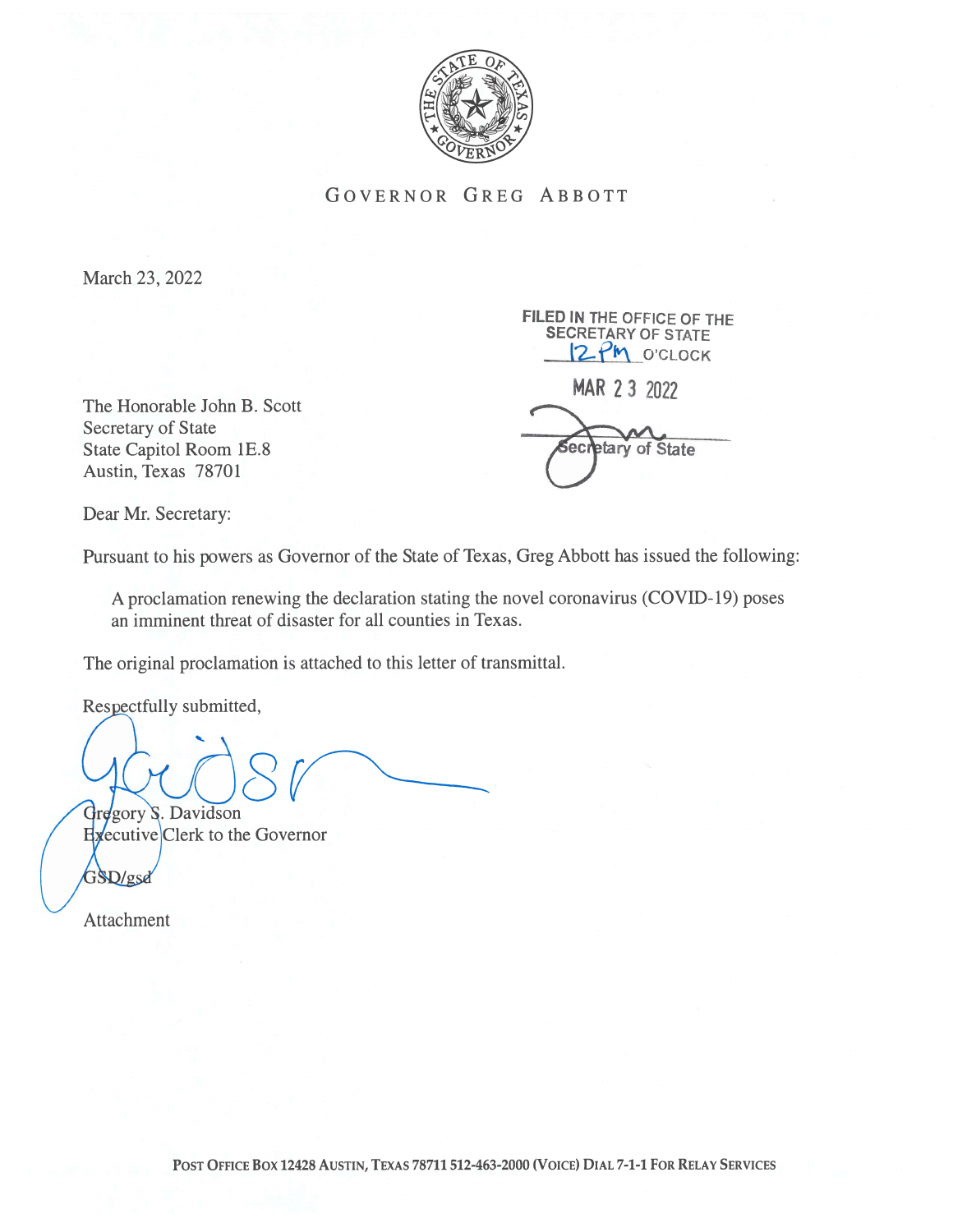## PROCLAMATION BY THE Governor of the State of Texas

TO ALL TO WHOM THESE PRESENTS SHALL COME:

- WHEREAS, I, Greg Abbott, Governor of Texas, issued a disaster proclamation on March 13, 2020, certifying under Section 418.014 of the Texas Government Code that the novel coronavirus (COVID-19) poses an imminent threat of disaster for all counties in the State of Texas; and
- WHEREAS, in each subsequent month effective through today, I have issued proclamations renewing the disaster declaration for all Texas counties; and
- WHEREAS, I have issued executive orders and suspensions of Texas laws in response to COVID- 19, aimed at protecting the health and safety of Texans and ensuring an effective response to this disaster; and

WHEREAS, a state of disaster continues to exist in all counties due to COVID-19;

NOW, THEREFORE, in accordance with the authority vested in me by Section 4 18.014 of the Texas Government Code, I do hereby renew the disaster proclamation for all counties in Texas.

Pursuant to Section 418.017, I authorize the use of all available resources of state government and of political subdivisions that are reasonably necessary to cope with this disaster.

Pursuant to Section 418.016, any regulatory statute prescribing the procedures for conduct of state business or any order or rule of a state agency that would in any way prevent, hinder, or delay necessary action in coping with this disaster shall be suspended upon written approval of the Office of the Governor. However, to the extent that the enforcement of any state statute or administrative rule regarding contracting or procurement would impede any state agency's emergency response that is necessary to cope with this declared disaster, I hereby suspend such statutes and rules for the duration of this declared disaster for that limited purpose.

In accordance with the statutory requirements, copies of this proclamation shall be filed with the applicable authorities.



IN TESTIMONY WHEREOF, I have hereunto signed my name and have officially caused the Seal of State to be affixed at my office in the City of Austin, Texas, this the 23rd day of March, 2022.

Mahat

GREG ABBOTT Governor

FILED IN THE OFFICE OF THE SECRETARY OF STATE

MAR 2 3 2022